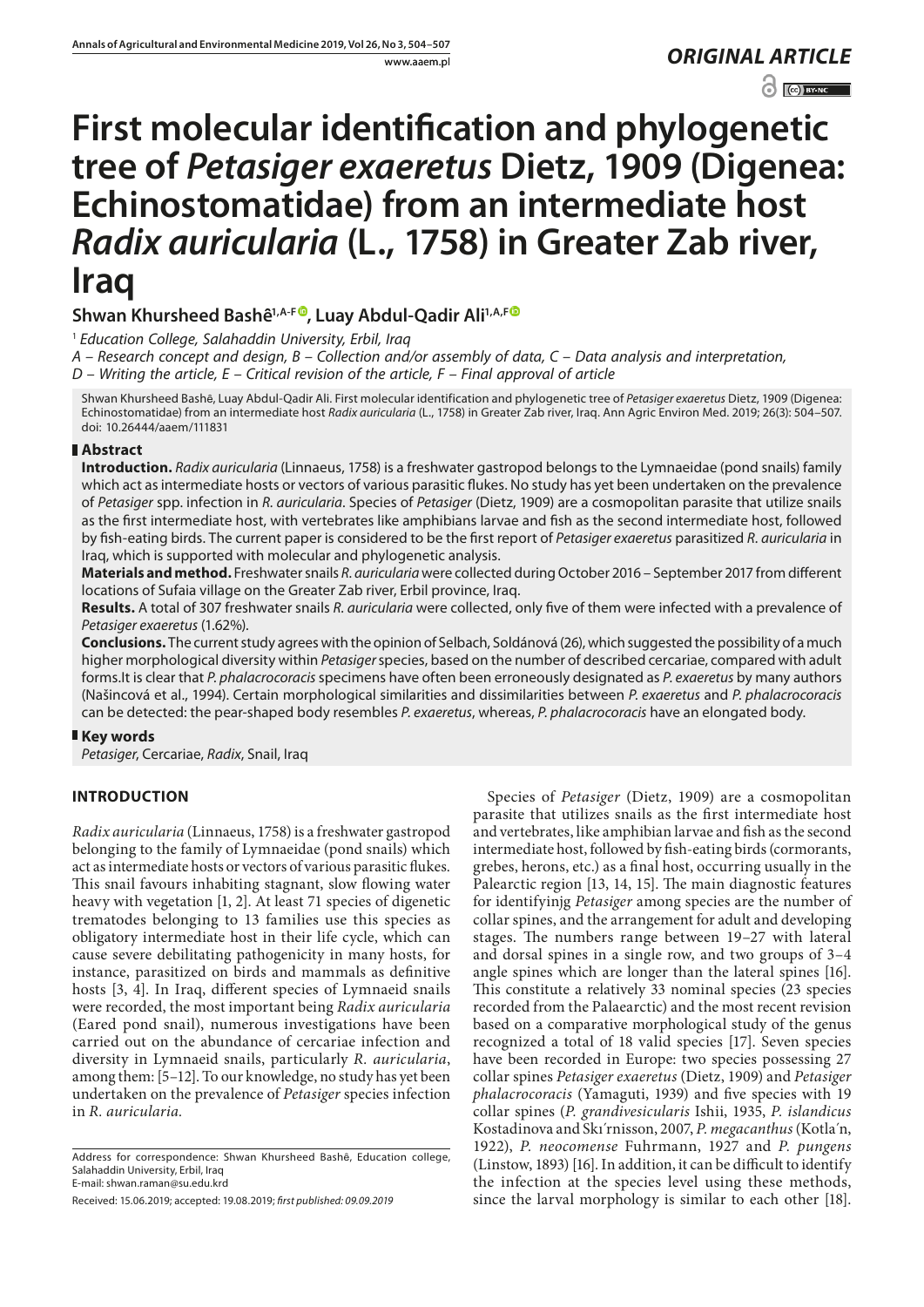Consequently, molecular approaches have been applied for accurate identification of the parasite at larval stages [19].

Despite the diversity of species of *Petasiger* in Europe and North America, only two species have been identified in birds from South America: *P. novemdecim* (Lutz, 1928), *P. argentinensis* (Lunaschi and Drago, 2010)) described in both the Great Grebe, *Podiceps major* (Boddaert, 1783), and the White-Tufted Grebe, *Rollandia rolland* (Quoy and Gaimard, 1824) in Argentina [16]. In addition, two undetermined species of Petasiger were reported in Argentina: *Petasiger* sp. 1 and *Petasiger* sp. 2 [20]. Information regarding the occurrence of larval stages of *Petasiger* in South America is scarce [21].

Moreover, all the above-mentioned researchers indicate that this species have not recorded outside its present location. The current study is therefore considered to be the first to report of *Petasiger exaeretus* parasitized *R. auricularia* in Iraq, which is supported by molecular and phylogenetic analysis.

#### **MATERIALS AND METHOD**

**Study area.** The freshwater snails *R*. *auricularia* were collected during October 2016 – September 2017 from different locations of Sufaia village on the Greater Zab river, Erbil Province, Iraq (36°11'49.3"N 43°35'02.8"E). The snails were examined for cercariae infection (Fig. 1).



**Figure 1.** Map of Greater Zab river in north Iraq showing the studied area

**Collection of Lymnaeid snails and digenean cercariae identification.** The collected *R. auricularia* snails were kept in a plastic screw-capped container supplied with water from their habitat, then directly transferred to the Advanced Parasitology Laboratory. The species were identified by using an identification key [22]. The snails were kept alive in an aquarium with optimal temperature and  $O<sub>2</sub>$  pressure to study cercariae infection [23]. In order to isolate the larval trematodes from snails, a conventional method was used to examine cercarial infections by exposing the snails to light (shedding) and/or by dissection (Rediae were obtained by crushing infected snails between glass slides). The snails

were individually placed in glass Petri-dishes containing 50 ml dechlorinated tap water. Each Petri-dish was lit for 4–6 hrs. with a 100-W light bulb at a distance of 15 cm to increase water temperature and induce the expulsion of cercariae. If no cercariae shedding observed, snails were crushed under a stereomicroscope by forcep in order to find immature cercariae, sporocyst and/or redia. Cercariae or other stages were fixed in 70% molecular grade ethanol for DNA extraction and sequencing.

**DNA extraction and 28S amplification.** DNA was extracted from the redia and cercariae isolated from the snails, preserved in ethanol and centrifuged at 8,000 RPM for 5 min.; the ethanol was then removed. The DNA was extracted using a *PrimePrep* TM Genomic DNA Extraction Kit (GeNetBio, Korea) according to the manufacturer's instructions. Quantification of DNA concentration was performed by using NanoDrop (ND-1000, USA). An area of 28S rDNA was amplified by applying a universal primer which expected to be specific to Platyhelminthes. The forward primer C1 (ACCCGCTGAATTTAAGCAT at position 25), and the reverse primer C3 (CTCTTCAGAGTACTTTTCAAC at position 390), which were designed by [24]. The expected size of PCR product was 365 bps. A standard PCR reagent was used (One PCRPTMP master mix, GeNetBio, Korea). The PCR mixture (20 μl) contained: 10 μl master mix, 1.5 μl of each of the 2 primers, 2 μl DNA template and 5 μl double-demonized water  $(ddH_2O)$ . PCR was performed in a MJ Research, Applied Biosystem (AB) thermocycler under the following conditions: 94 C°/5 min; 35 cycles of 94 C°/45 sec; 50 C°/45 sec; 72 C°/45 sec, followed by one cycle of 72 C°/7 min. PCR products were resolved in 2% agarose gel stained with Safe dye or ethidium bromide for UV light visualization of DNA. DNA sequencing was performed using forward primer of DNA amplicons by using ABI 3730XLs nucleotide sequence analyzer (Macrogen-Korea). The evolutionary history was inferred by applying the Maximum Likelihood method based on the Jukes-Cantor model [25]. The percentage of trees in which the associated taxa clustered together is shown next to the branches. Initial tree(s) for the heuristic search were obtained automatically by applying Neighbor-Join and BioNJ algorithms to a matrix of pairwise distances estimated using the Maximum Composite Likelihood (MCL) approach. The tree is drawn to scale, with branch lengths measured in the number of substitutions per site. The analysis involved 12 nucleotide sequences. All positions containing gaps and missing data were eliminated. There was a total of 333 positions in the final dataset. Evolutionary analyses were conducted in MEGA7 [26].

#### **TAXONOMIC**

#### **Evaluation analysis assisted in classifying the trematodes as:**

Family Echinostomatidae Loss, 1899. Subfamily Echinostomatinae Loss, 1899. Genus *Petasiger* Dietz, 1909. *Petasiger exaeretus* Dietz, 1909. Syn. *P. baschkirovi* Ablassov and Iksanov, 1958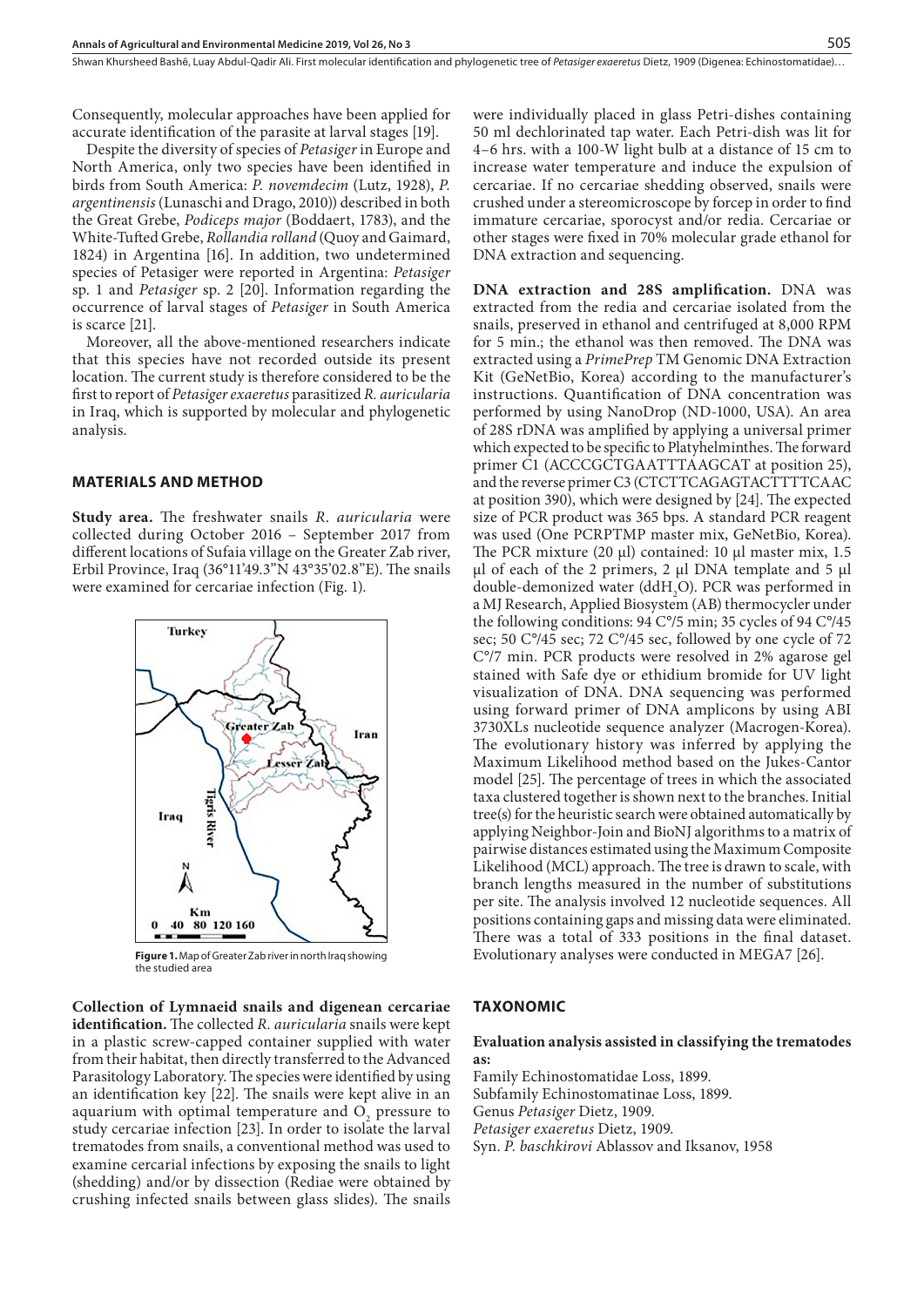Shwan Khursheed Bashē, Luay Abdul-Qadir Ali. First molecular identification and phylogenetic tree of *Petasiger exaeretus* Dietz, 1909 (Digenea: Echinostomatidae)...

## **RESULTS**

A total of 307 freshwater snails *R. auricularia* were collected, only 5 of which were infected with *Petasiger exaeretus*, with a prevalence (1.62 %). The examined parasite includes redia (mother and daughter) and cercariae. The Blast result in GenBank of DNA (28S rDNA) sequence of *Petasiger exaeretus* indicated 99% similarity to this species with Accession No. KT956923.1) (Fig. 2).

| Query | 1   | CCTCAGTAACGGCGAGTGAAGAGGGAAGAGCCCAGCACCGAAGCCTGTGGCCGTTTGGCC<br>111111111111111<br>,,,,,,,,,,,,,,,,,,,,,,,,,,,,,<br>,,,,,,,,, | 69  |
|-------|-----|-------------------------------------------------------------------------------------------------------------------------------|-----|
| Sbjet | 1   | CCTCAGTAACGGCGAGTGAAGAGGGAAGAGCCCAGCACCGAAGCCTGTGGCCGTTTGGCC                                                                  | 60  |
| Query | 61  | CCTAGGCAATGTGGTGTTCAGGTTGGCTCGCGGGGATACTGCTCCATCCTAAGTCCTATA<br>шш<br>11111111<br>11 H H<br>Н<br>Ш                            | 120 |
| Sojet | 61  | CCTAGGCAATGTGGTGTTCAGGTTAGCTCGCGGGGATACTGCTCCATCCTAAGTCCTATA                                                                  | 120 |
| Query | 121 | ATGAGTAAGGTTACTCGGACATGGCCCAATGAGGGTGAAAGGCCCGTGGGGGTGGAGAGTG                                                                 | 180 |
| Shjet | 121 | ATGAGTAAGGTTACTCGGACATGGCCCAATGAGGGTGAAAGGCCCGTGGGGGTGGAGAGT                                                                  | 180 |
| Query | 181 | ,,,,,,,,,,,,,,,,,,,,,,,,,,,,,<br>шн                                                                                           | 240 |
| Spict | 181 |                                                                                                                               | 240 |
| Query | 241 | AAAGTGGGTGGTAAACTCCATCCAAGGCTAAATACTAGCACGAGTCCGATAGCGAACAAG<br>,,,,,,,,,                                                     | 300 |
| Spict | 241 | AAAGTGGGTGGTAAACTCCATCCAAGGCTAAATACTAGCACGAGTCCGATAGCGAACAAG                                                                  | 300 |
| Query | 301 | TACCGTGAGGGAAAGTTGAAAAG-ACTCTGAAGAGA<br>335                                                                                   |     |
| Sbjet | 391 | 336<br>TACCGTGAGGGAAAGTTGAAAAGTACTTTGAAGAGA                                                                                   |     |

**Figure 2.** Pairwise alignment of 28S rDNA sequence of *Petasiger exaeretus*. Query is the study or sample sequence and Subject is the GenBank sequence.

## **DISCUSSION**

Genus *Petasiger* was first named by Dietz in 1909. Members of this genus are common parasites of fish-eating birds and few others. The genus was previously reported in Europe, Asia, America, Africa and Australia [14, 17]. *Petasiger exaeretus* Dietz, 1909, is commonly found in birds belonging to the family Phalacrocoracidae [27]. The result obtained showed a 99% similarity to the partial 28S rDNA region of sporocyst, redia and cercaria sequences of *P. exaeretus* isolated from the *Radix auricularia* freshwater snail, recorded in Ukraine (KT956923.1) [28] and Hungary (KY284001.1- KY284007.1) [29] (Fig. 3), and were identical or nearly identical with the deposited sequences of *P. phalacrocoracis* (KY283999.1) described by Tkach, Kudlai [28], *P. phalacrocoracis* (KT956926.1) and *Paryphostomum radiatum* (KT956927.1) by Cech, Molnár [29]. Sequences of *P.* 



**Figure 3.** Maximum Likelihood tree 28S rDNA of the *P. exaeretus* isolated in *Lymnaea auricularia* in relation to echinostomid deposited in GenBank. The percentage of trees in which the associated taxa clustered together is shown next to the branches. The tree is drawn to scale, with branch lengths measured in the number of substitutions per site. All positions containing gaps and missing data were eliminated. There was a total of 333 positions in the final dataset. Evolutionary analyses were conducted in MEGA7 (Kumar et al., 2016).

*exaeretus* with *P. phalacrocoracis*, *Pa. radiatum* did not match any of them and these differences can be attributed to host ecology and geography [29].

It is clear that *P. phalacrocoracis* specimens have often been erroneously designated by many authors as *P. exaeretus* [13]. Certain morphological similarities and dissimilarities between *P*. *exaeretus* and *P. phalacrocoracis* can be detected: the pear-shaped body resembles *P. exaeretus*, whereas *P. phalacrocoracis* have an elongated body. However, present trematodes closely resemble *P*. *exaeretus,* with slight variations [27]. *Neopetasiger* (KT956925.1) by Tkach, Kudlai [28], *Petasigr* sp. 4 (KM191807.1) by Selbach, Soldánová [30], which represent a molecular difference from the results of the current study, and dissimilarity with the outline specimen *Fasciola hepatica* (AB674557.1) [31]. Tkach, Kudlai [28], also proposed that *Pa. radiatum* should be transferred from the genus *Paryphostomum* to *Petasiger*. The current study agrees with the opinion of Selbach, Soldánová [30], which suggested the possibility of presenting a much higher morphological diversity within *Petasiger* species, based on the number of described cercariae, compared with adult forms. There are other *Petasiger* species described in Europe [32] for which their sequence data are not yet available, including *P. grandivesicularis* Ishii, 1935, *P. megacanthus*  (Kotlán, 1922) and *P. pungens* (Linstow, 1893). Faltýnková, Gibson [17]{Faltýnková, 2008 #163;Faltýnková, 2008 #163} considered *P. caribbensis*, *P*. *novemdecim P. tientsinensis* and *P. baschkirovi* as synonymous of *P. exaeretus*. Recently, 2 studies used molecular markers on species of the *Petasiger* [33], and recorded 4 new cercariae of *Petasiger* species based on morphological and 28S rDNA, and nadI sequence analysis. Recently, using the 28S rDNA sequence, a full molecular phylogeny of Echinostomatoidea Looss, 1899, have been provided that involvedthe *Petasiger* species. In platyhelminth systematics, rDNA genes, in general, have been used successfully and 28S rDNA, in particular, to value the relationships existing among the Platyhelminthes [34].

#### **Acknowledgement**

The authors would like to thank Sarwat Al-Qassab, PhD (Molecular Biology, Biotechnology and Parasitology. University of Technology, Sydney, Australia) and Sardar S. Karash, PhD (Cell and Molecular Biology Program, University of Arkansas, Fayetteville, AR, USA), lecturers in the Biology Department of Salahaddin University Iraq.

#### **REFERENCES**

- 1. Sharif M, Daryani A, Karimi S. A faunistic survey of cercariae isolated from lymnaeid snails in central areas of Mazandaran, Iran. Pakistan J Biol Sci. 2010; 13(4):158.
- 2. Imani-Baran A, Yakhchali M, Malekzadeh Viayeh R, Farhangpajuh F. Prevalence of Cercariae Infection in *Lymnaea auricularia* (Linnaeus, 1758) in NorthWest of Iran. J Pajouhesh va Sazandegi 2011; 2(2):121–7.
- 3. Chontananarth T, Wongsawad C. Prevalence of *Haplorchis taichui* in field-collected snails: a molecular approach. Korean J Parasitol. 2010; 48(4):343.
- 4. Brown D. Pulmonate molluscs as intermediate hosts for digenetic trematodes. Pulmonates. 1978; 2:287–333.
- 5. Al-Abbad M, Al-Ali A, Al-Mayah S. Cercarial production of *Lymnaea auricularia* experimentally infected with different numbers of *Fasciola gigantica* Miracidia. Mesopotamian J Marine Sci. 2005; 20(1):1–6.
- 6. Al-Kubaisee R, Altaif K. Comparative study of sheep and buffalo isolates of *Fasciola gigantica* in the intermediate host *Lymnaea auricularia*. Res Vet Sci. 1989; 47(2):273–4.